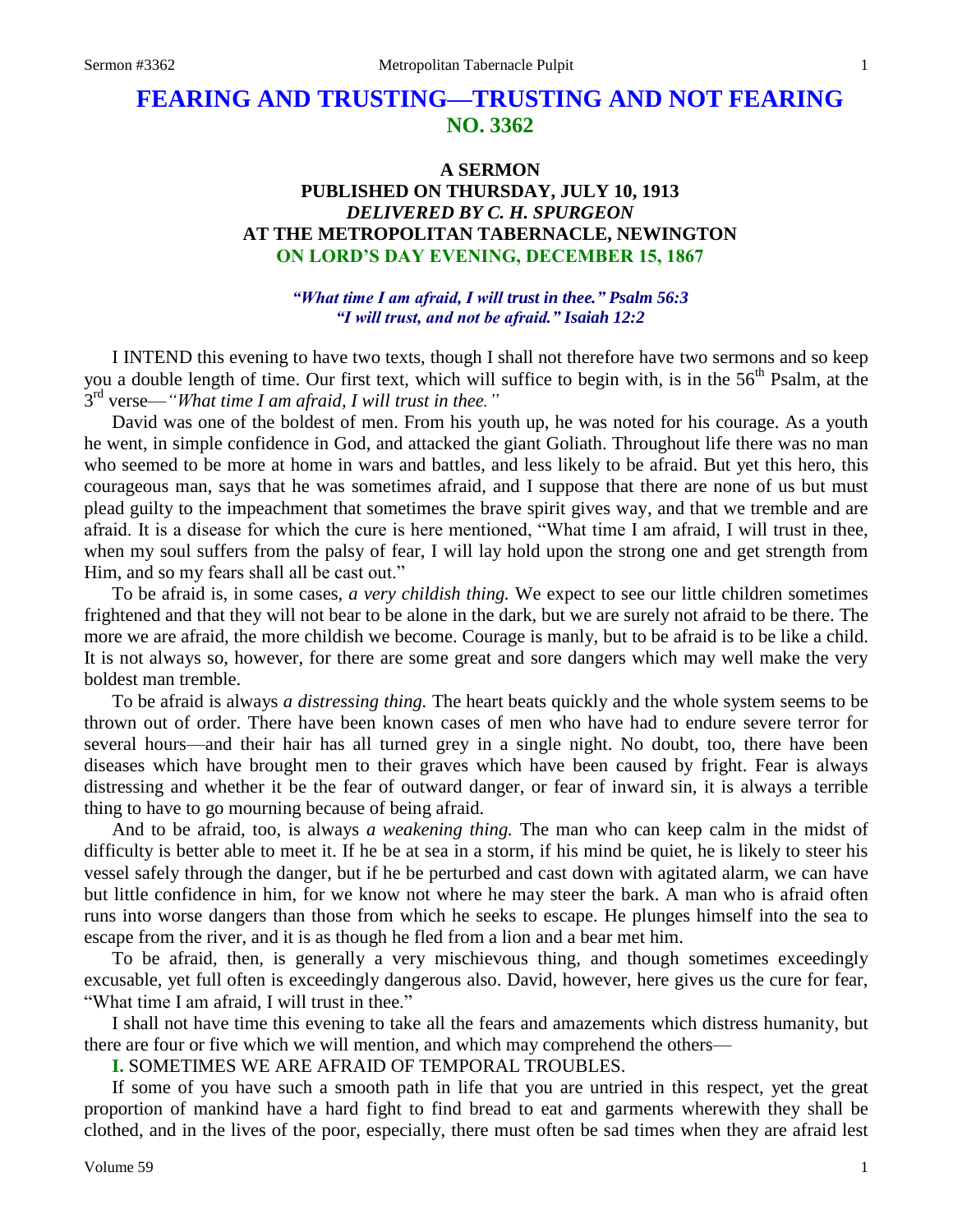they should not be able to provide things necessary and should be brought to absolute starvation. Such a fear must very often afflict those who are in extreme poverty.

And you, too, who are in business, in this age of competition, you are, no doubt, frequently afraid lest, by a failure in this direction or in that, you should not be able to meet your engagements and the good ship of your business should drive upon the rocks. Such fears, I suppose, fall to the lot of all young tradesmen when they are starting in business, and peradventure, there are a few older ones who have done longer and rougher work, and are quite free from such times of anxious fear.

And brethren, even if we have none of these troubles about what we shall eat and what we shall drink, yet we have our domestic troubles that make us to be much alarmed. It is no small thing to see a child sick, or worse still, to see your life's partner gradually fading away and to know, as some do, that the case is beyond all medical skill—and that she, who is so dear, must be taken away.

And you wives, perhaps, are, some of you, dreading the hour when you may become widows and your little children may be fatherless. You have often been afraid as you have looked forward to the calamity which seemed to overshadow you. God has not made this world to be a nest for us, and if we try to make it such for ourselves, He plants thorns in it so that we may be compelled to mount and find our soul's true home somewhere else, in a higher and nobler sphere than this poor world can give.

Now, whenever we are tried with these temporal affairs, David tells us we are to trust in God. "What time I am afraid, I will trust in thee." I will just do this—after having done my best to earn my daily bread and to fight the battle of life, if I find I cannot do all I would, I will throw myself upon the promise of God, wherein He has said, "Thy bread shall be given thee, and thy water shall be sure."

I will believe that my Heavenly Father, who feeds the ravens, will feed me, and that if He does not suffer even the gnats that dance in the sunbeam to perish for lack of sustenance, He will not suffer a soul that rests upon Him to perish for lack of daily bread. Oh, it is a sweet thing, though, perhaps, you may some of you think it a hard thing—it is a sweet thing when God enables you to leave tomorrow with Him and to depend upon your Father who is in heaven.

To the tradesman I speak and all who often have to do business in great waters, who seem to go from waterspout to waterspout, and over whom all God's waves and billows seem to go—I believe you will find yourselves much stronger to do battle against these difficulties if it be your constant habit to commit all your cares to Him who cares for you. It will all go wrong with us, even in smooth waters, if we do not have God to be the Pilot.

And as to rough weather, we shall soon be a wreck if we forget Him. I know of nothing more delightful to the believer than every morning to commit the day's troubles to God and then go down into the world feeling, "Well, my Father knows it all." And then at night to commit the troubles of the day again into the great Father's hands and to feel that He has said, "I will never leave thee, nor forsake thee." It is sweet sleeping when you can have a promise for the pillow at your head.

You know, perhaps, the good old story which is told of the woman on ship-board who was greatly afraid in a storm, but she saw her husband perfectly at peace and she could not understand it. Her husband said he would tell her the reason, so snatching up a sword, he pointed it at her heart. She looked at it, but did not tremble. "Well," he said, "are you not afraid? The sword is sharp and I could kill you in a moment." "No," she said, "because it is in your hands!" "Ah," he replied, "and that is why I am not afraid, because the storm is in my Father's hands and He loves me better than I love you."

A little child was at play in a lower room and as he played away by himself, amusing himself, about every ten minutes he ran to the foot of the stairs and called out, "Mother, are you there?" and his mother answered, "Yes, I am here," and the little lad went back to his sport and fun—and was as happy as happy could be—and until again it crossed his mind that his mother might have gone. So he ran to the stairs again and called, "Mother, are you there?" "All right," she said, and as soon as he heard her voice again, back he went once more to his play.

It is just so with us. In times of temporal trouble, we go to the mercy seat in prayer and we say, "Father, are You there? Is it Your hand that is troubling me? Is it Your Providence that has sent me this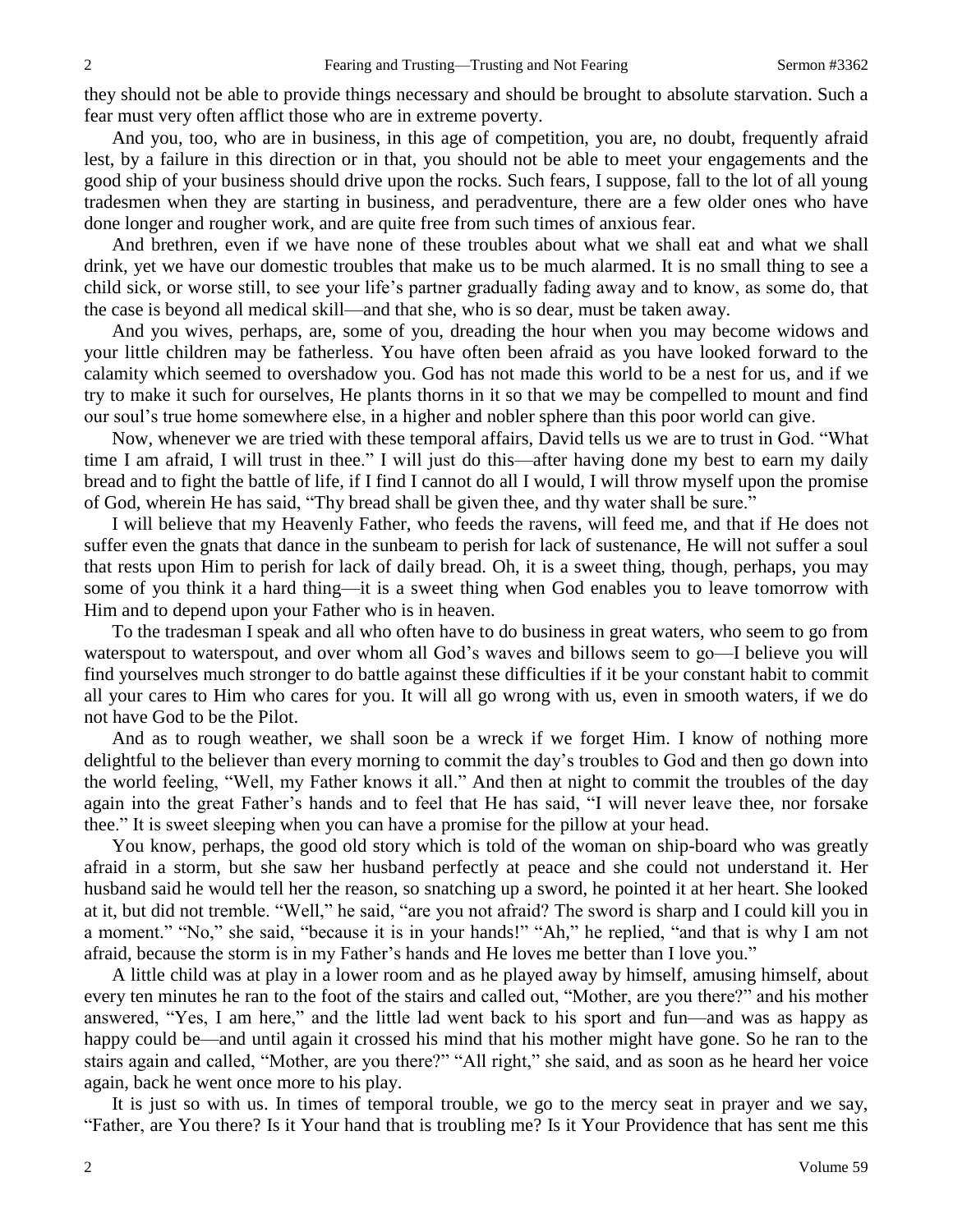difficulty?" And as soon as you hear the voice which says, "It is I," you are no longer afraid. Oh! happy are they who, when they are afraid in this way, trust in the Lord.

A second great fear, through which some of you have never passed, but through which all must pass who enter into heaven, is a—

**II.** FEAR CONCERNING THE GUILT OF PAST SIN.

Do not tell me with regard to temporal troubles that they are sharp and bitter! Believe me, that trouble for sin is far more bitter and keen. Do you remember when God was pleased to awaken you from your long sleep—when you looked within and saw that you were all defiled, and full of pollution, and all manner of evil? Do you recollect how the thoughts pierced you like poisoned arrows—"God requireth that which is pure." "For every idle word that men shall speak, they shall give an account thereof at the day of judgment"?

Do you recollect how it seemed as though hell flared up right before you where you stood and it seemed as though there was only a step betwixt you and death. The terrors of the Lord got hold upon you, and the very marrow of your bones seemed to freeze as you thought about an angry God and of how you, in your sins, without any preparation, could meet Him! Oh! it is not so long ago with some of us but what we recollect being startled in our sleep under a sense of sin. And all day long the common joys of men were no joys to us, and though before we had been sprightly and cheerful like others, yet our mirth was now turned into mourning and all our laughter into lamentation!

Perhaps some of you are passing through this state of mind now. You are conscious now of your old sins. The sins of your youth are coming up before your remembrance. Now, if so, listen to what David says, "What time I am afraid, I will trust in thee." Beloved! if you would ever get rid of the fear of your past sins, remember that the Lord Jesus Christ came into the world to suffer for the sins of all who will trust Him. All the sins of all His people were reckoned as upon Him and all that they should have suffered on account of those sins, Jesus Christ suffered in their stead.

The mighty debt, too huge for us to calculate, was all laid upon Him and He paid it to the last farthing. He was sued and summoned at the court of the eternal justice, for the sins of His people were reckoned as upon Him—and all that they should have rendered with hands and feet, and brow and side, He discharged—the whole tremendous debt that was due to God, the debt caused by the sins of all His people were paid by Him.

Now, it is a blessed thing when sin burdens us to fly away to Christ and stand in spirit beneath the cross, and feel that under that crimson canopy no flash of divine penalty shall ever fall upon us. "Smite me! Great God? You cannot, for have You not smitten the redeeming Christ on my account? Is it not recorded that for those who trust Him, Your Son is both surety and substitute, and then, can You first sue the Substitute and then afterwards sue the person for whom the Substitute stood?"

Faith thus clings to the cross and feels, nay!—knows, that all is safe. I would God that some of you who are lamenting over the burden of your sins and are pressed down by it, would look to the Son of God, pouring out His life, and would trust Him, for then your sins would be gone in a moment. Only look on Jesus, and though you had committed all the sins that are committable by mortal man, yet Jesus Christ can put them all away. If every form of iniquity were heaped upon you till you were dyed through and through with it, like the scarlet that has been lying long a-soak in the dye, yet let the crimson blood of Jesus come into contact with your crimson sins and they—

> *"Shall vanish all away, Though foul as hell before; Shall be dissolved beneath the sea, And shall be found no more."*

Now, I know it is very easy when we do not feel our sins to trust in Christ, but the business of faith is to trust in Christ when you *do* feel your sins. Brethren, it would be cheap faith to take Christ as the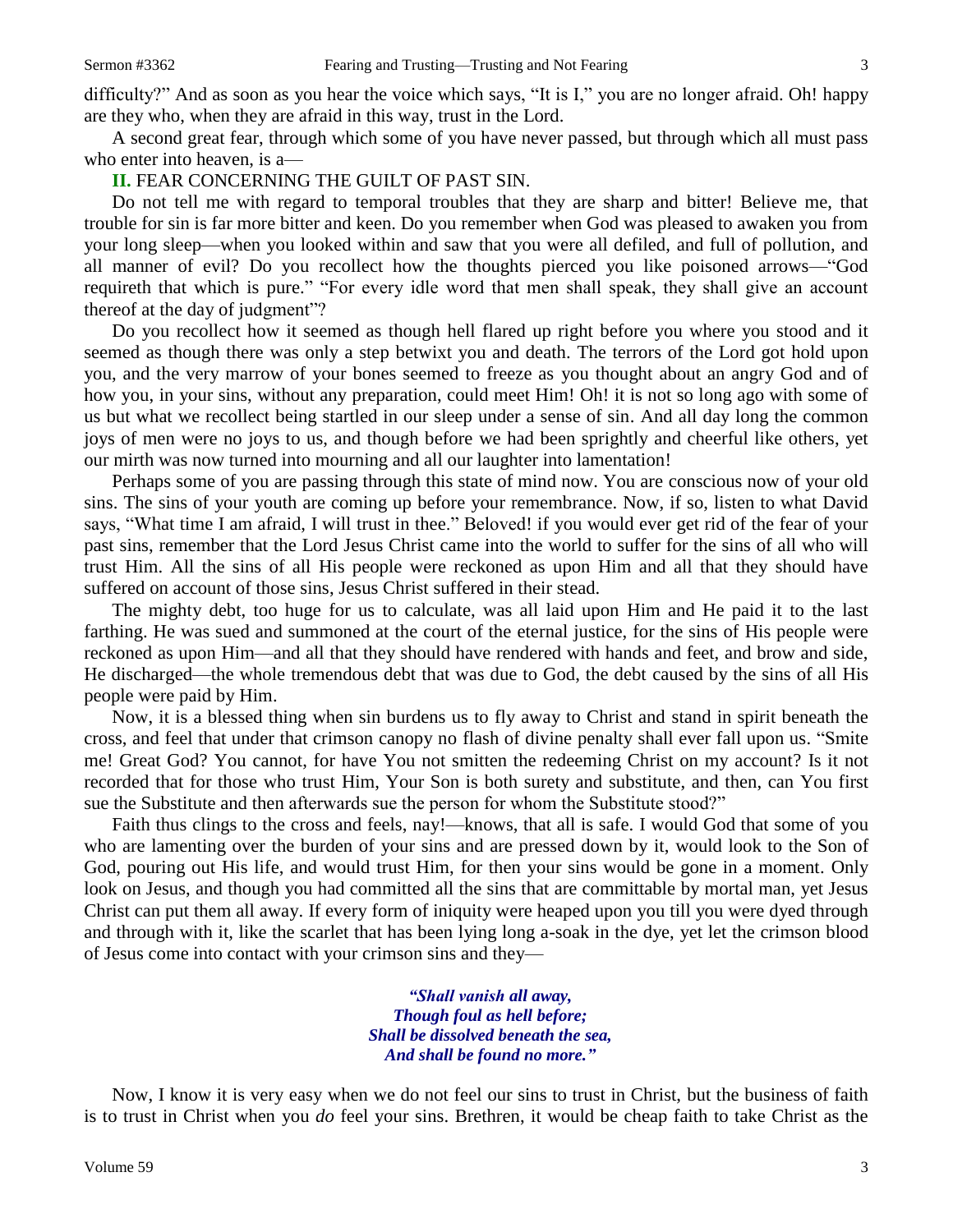saints' Savior, but it is the faith of God's elect to take Him as the sinner's Savior. When I can see marks of grace in myself, to trust Christ is easy, but when I see no marks of anything good, but every mark of everything that is evil, and then come and cast myself upon Him, and believe that He can save me, even me, and rest myself upon Him—this is the faith which honors Christ and which will save us. May you have it, and such time as you are afraid of sin, may you trust in Christ.

A third fear, which is remarkably common, is a—

#### **III.** FEAR LEST WE SHOULD BE DECEIVED.

Among the best and most careful of believers this fear intrudes itself, "Lest, after having preached to others, I myself should be a castaway." Lest, after having been united to the church, I should prove to be a dead member and so be cut out of the living vine. All these fears have I met with. One has said, "I fear I was never chosen of God." Another has said, "I fear I never was effectually called." And yet a third has said, "I fear I never possessed the repentance that needs not to be repented of."

Still others have confessed, "I am afraid my faith is not the faith of God's elect." Very frequently have I heard this, "I am afraid I am a hypocrite," which is one of the oddest fears in all the world, for nobody that was a hypocrite was ever afraid of it. It is the hypocrite who goes on peacefully, without fear, confident where there is no ground for confidence.

But these fears abound, and in some respects, they are healthy. Better to go to heaven doubting, than to hell presuming. Better to enter into life halt and maimed, than having two eyes and hands, and feet, to be cast into the destroying fire. We cannot say too much in praise of assurance—and we cannot speak too much against presumption. Dread that! Shun it with all your might.

But when you and I are besieged by these doubts and fears—and I very often am—as to whether we are the children of God or not, what is the best thing for us to do? "What time I am afraid, I will trust in thee." This is the shortcut with the devil. This is the way to cut off his head more readily than anyhow else.

Go straight away to Christ. Do not stop to argue with Satan. He is a crafty old liar and he will be sure to defeat you if it comes to argument between you. Say to him, "Satan, if I be deceived, if all I have ever known up till now has been only head knowledge, if I am nothing but a mere hypocrite, yet now—

## *"Black, I to the fountain fly; Wash me, Savior, or I die."*

It is a blessed thing to begin again—to be always beginning and yet always going on—for no man ever goes on to perfection who forgets his first love, his first faith, and forgets to walk in Christ Jesus as he walked in Him at the first.

Beloved, whatever may be the doubt that comes to you tonight, I beseech you recollect it is still, "Him that cometh unto me I will in no wise cast out." If you have been a backslider, weep over it. If you have been a great sinner, be sorry for it, but still remember, "All manner of sin and of blasphemy shall be forgiven unto men," and "Where sin abounded, grace doth much more abound."

The Gospel's voice is still, "Return, ye backsliding children, for I am married unto you, saith the LORD." "Come, now, let us reason together; though your sins be as scarlet, they shall be as wool; though they be red like crimson, they shall be whiter than snow." Come, come, come, you doubting one, trembling and broken to pieces. Come again—a guilty, weak and helpless worm—and cast yourself into Jesus' arms.

But we cannot tarry upon that. A fourth fear, which is frequent enough to cause Christians much distress, is—

**IV.** A FEAR THAT WE SHALL NOT HOLD ON AND HOLD OUT TO THE END.

Many thousands of God's saints are quite unnecessarily troubled with this. Remember, that where God begins to work, He does not ask us to finish. He always completes His own work. If you have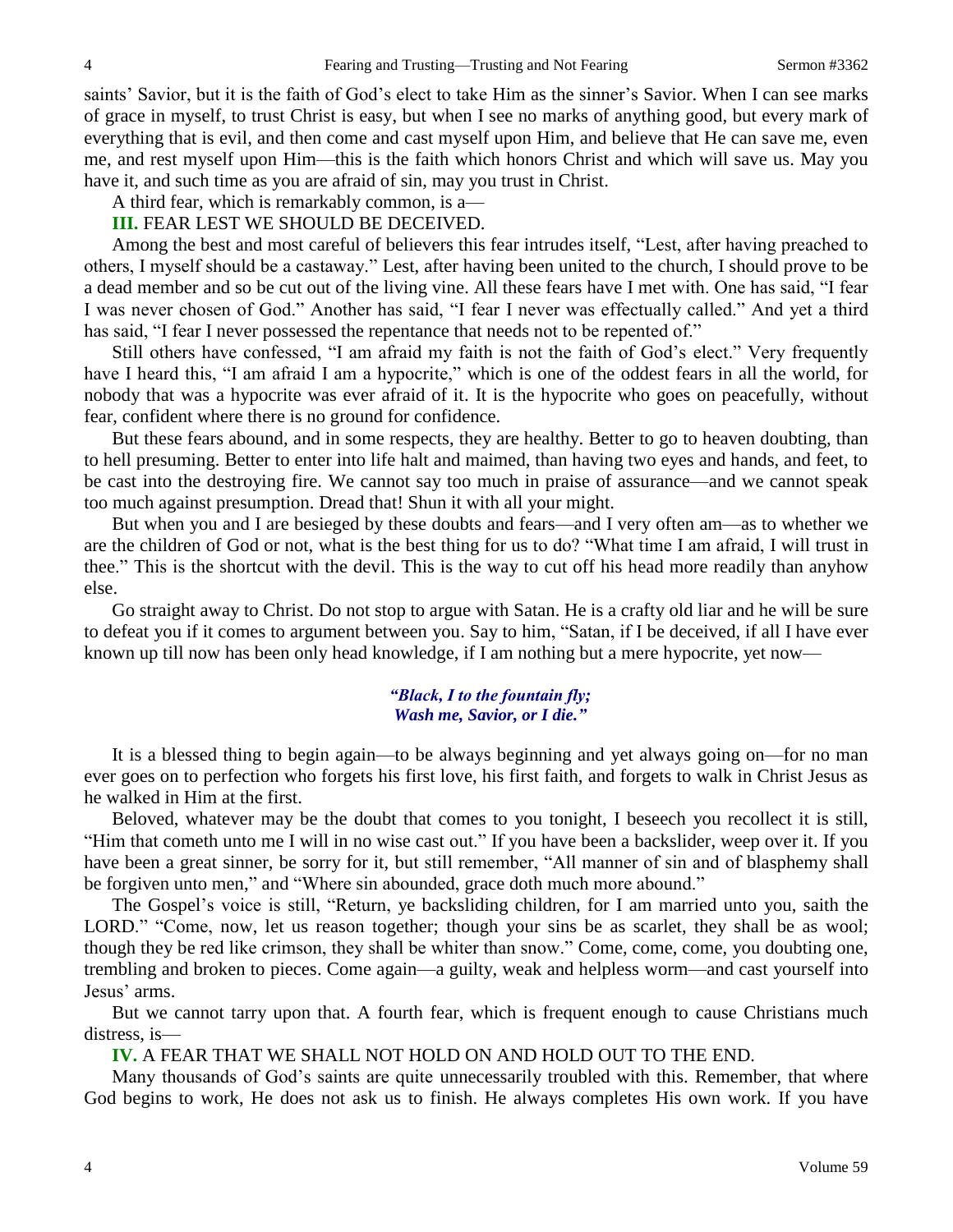begun the work of salvation, you will have to carry it on, but if God has begun the good work in you, He will carry it on and bring it to its perfection of completeness in "the day of Christ."

Yet there are thousands who say, "Should I be tempted, I might fall. Working as I do with so many others, none of whom fear God, but who sneer and ridicule at divine things, I might, perhaps, turn aside and prove like one of them." It is very proper that you should have that fear, very proper that you should be distressed at it.

## *"What anguish has that question stirred, If I should also go!"*

But dearly beloved, what time you are afraid, do not say, "I shall be able to hold out"—do not trust in yourselves or you will trust a broken reed, but what time you are afraid, renew your trust in Christ. Go with the temptation which you now experience and which you expect to recur tomorrow, to the Lord and He will, with the temptation, show the way of escape out of it.

I remember a miner who had been a sad, drunken man, and a great blasphemer, but he was converted among the Methodists, and a right earnest man he was, but he seemed to have been a man of strong passions, and on one occasion when he was praying, he prayed that sooner than that he might ever go back to his old sins, if God foresaw that he would not be able to bear up under the temptation, He would take him to heaven at once, and while he was praying the prayer in the prayer meeting he fell dead. God had answered him.

Now, if you are to be tried in the order of Providence in a way that you cannot bear and there is no other way of escape for you, God will take you clean away to where no temptation shall ever come near you. What time you are afraid, put your trust in Him, and all will be well.

The last fear I have to mention, and then I shall have done with my first text, is this—

**V.** THE FEAR OF DEATH.

There are some "who, through fear of death, are all their lifetime subject to bondage." But Christ came to deliver such—and where Christ works, He delivers us from that fear. Beloved, do you ever get afraid of death? You do, perhaps, when you feel very sick, or when you are very ill and low spirited. You begin to look forward and you say, "I have run with the footmen and they have wearied me; what shall I do when I have to contend with the rider on the pale horse? My trials have been so great that I have scarcely found faith enough to bear them. What shall I do in the last great trial of the swellings of Jordan?"

Now, what ought you to do at the time you are afraid of dying, but to say with David, "What time I am afraid, I will trust in thee"? Oh! fear not to die! If you are in Christ, death is nothing. "But the pain, the dying struggle," you say. Oh! there is no pain in death. It is the life that is full of pain. Death! What is it? Well, it is but a pin's prick and then it is over. "Many lie a-dying for weeks or months together," say some. Nay! Say they live, for 'tis living that makes them full of pain and anguish, but death ends all that. Death is just the passing through the narrow stream that is the entrance in the fields where—

#### *"Everlasting spring abides, and never-withering flowers."*

To be afraid to die must be because we do not understand it, for if believers know that to die is but to enter into the arms of Jesus Christ, surely they will be able to sing bravely with one good old saint—

> *"Since Jesus is mine, I'll not fear undressing, But gladly put off this garment of clay. To die in the Lord is a covenant blessing, Since Jesus to glory, through death, led the way."*

What time you are afraid of dying, trust in the living Savior, for in Him are life and immortality. Recollect—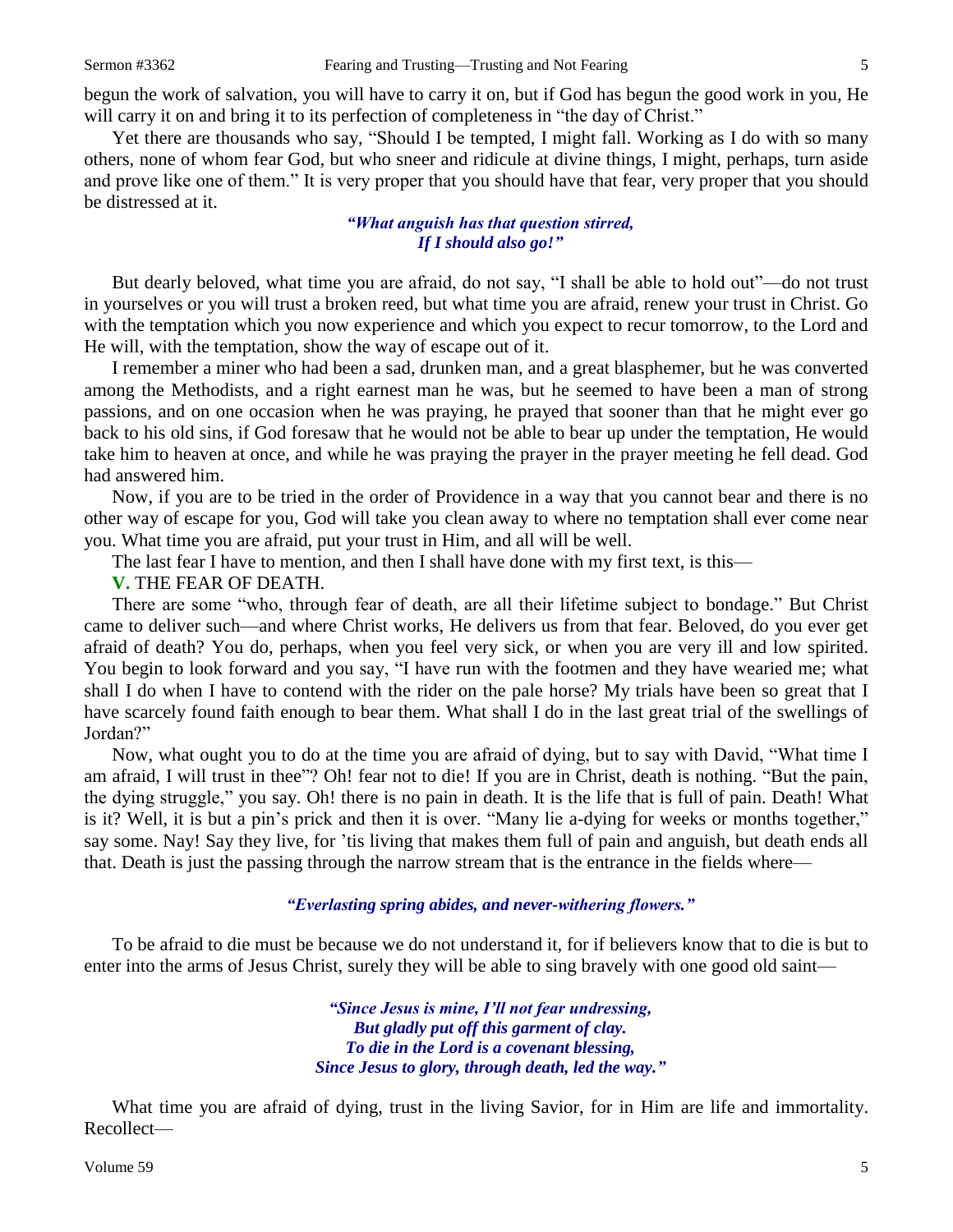*"Jesus can make our dying bed Feel soft as downy pillows are, While on His breast we lean our head, And breathe our life out softly there."*

He will keep you where you shall sing—

*"Oh! if my Lord would come and meet, My soul would stretch her wings in haste; Fly fearless through death's iron gate, Nor fear the terror as she passed."*

You shall fear no fear and know no evil, because He shall be with you. And you shall find that His rod and His staff do comfort you.

Now, brethren, I have taken you far, like a guide conducting a number of travelers up the first road on a mountain, and I think we have gathered something even there, but now I want you to go up higher still. I feel as if, in handling this text, we have been travelling third class to heaven, but now I want you to get into the first class. Hitherto we have been going in a sort of parliamentary train, which will get to heaven safe enough, but I want you now to take the express.

My second text will let you know what I mean. It is in the  $12<sup>th</sup>$  chapter of Isaiah and the  $2<sup>nd</sup>$  verse— *"I will trust and not be afraid."*

This is several stages beyond the first text. David says, "What, time I am afraid, I will trust in thee." Isaiah says, "I will trust and not be afraid," which is far better. When David is afraid, he trusts in God, but Isaiah trusts in God first, and then he is not afraid at all. I told you in the first case that there was disease and that faith was the remedy, but you know prevention is always better than cure.

I have heard of a man who had the ague, and he was thankful to have a medicine which helped him through it. But his neighbor said he should not be very thankful for that, for he had a remedy which prevented him from ever having the malady. So with you who are doubting and fearing—it is a good thing that faith can bear you through it, but how much better it will be if you get a faith that does not have these doubts, that lives above these fears and troubles.

See! There are two vessels yonder, and a storm is coming on. I see a great hurrying and scurrying on the deck of one. What are they at? They have a great anchor and they are throwing it out. The storm is coming and they want to get a good hold, for fear lest they should be driven on the shore.

But on the deck of the other vessel, I see no bustle at all. There is the watch pacing up and down as leisurely as possible. Why are they not in a panic? "Ahoy there! Ahoy! What makes you so calm and assured? Have you got out your anchor? See you! Your comrades in the other vessel, how busy they are!" "Oh!" says the watch, "but we had our anchor out a long while ago, before the storm came on and therefore we have no need to trouble now, and hurry to throw it out."

Now, you who are full of doubts, and fears, and troubles, you know the way to be safe is to throw out the anchor of faith, but it would be better if you had the anchor of faith out already, so that you could trust in God and not be afraid at all.

Let us take the fears which we have already mentioned over again. Faith saves from—

**I.** THE FEAR OF TEMPORAL TROUBLE.

The man who fully trusts in God is not afraid of temporal trouble. You have read, perhaps, the life of Bernard Palissy, the famous potter. He was confined for many years on account of his religion and he was only permitted to live at all because he was such a skillful workman that they did not want to put him to death.

King Henry the Third of France said to him, one day, "Bernard, I shall be obliged to give you up to your enemies to be burned, unless you change your religion." Bernard replied, "Your Majesty, I have often heard you say you pity me, but believe me I greatly pity you, though I am no king but only a poor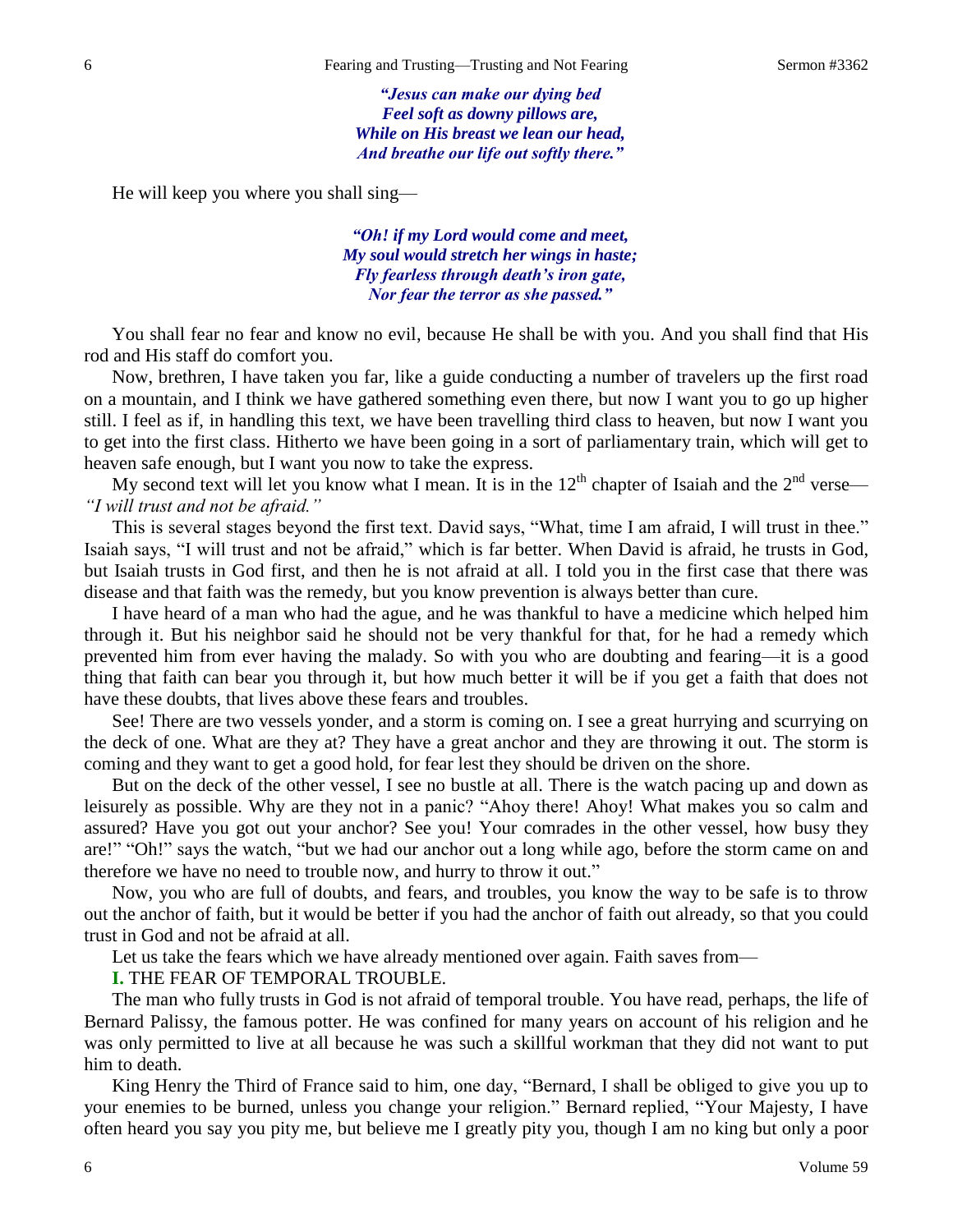humble potter, but there is no man living that could compel me to do what I believe to be wrong—and yet you say you will be compelled—those are kingly words for you to utter!" And he could say this to the king, in whose hands his life was!

Bernard was a very poor man. As I have told you, he used to earn his bread by making pottery, and he used to say in his poverty that he was a very rich man, for he had two things—he had heaven and earth, and then he would take up a handful of the clay by which he earned his living. Happy man! Though often brought to the depths of poverty, he could say, "I will trust and not be afraid."

Take as another example, Martin Luther. They came to Martin one day and they said, "Martin, it is all over with the Reformation cause now, for the Emperor of Germany has sworn a solemn oath to help the Pope." "I do not care a snap of my finger for both of them," he said, "nor for all the devils in hell! This is God's work, and God's work can stand against both emperors and popes." Luther was a man who trusted—really, intensely—and because of this he was not afraid. Is not that much better than being afraid, and then having to trust to banish the fear?

Now, God is with me, and come what may—

*"Should earth against my soul engage, And hellish darts be hurled; Now I can smile at Satan's rage, And face a frowning world.*

*Let cares like a wild deluge come, And storms of sorrow fall: I shall in safety reach my home, My God, my heaven, my all."*

Oh! if we can all get to this brave assurance of faith, happy shall we be in the midst of the worst trouble.

Faith also saves from the—

**II.** FEAR CONCERNING PAST SIN.

He is in a blessed state who is delivered from such fear, because he who is not is not afraid. One of you knows a man, perhaps, who has got into debt and who owed a great deal. But some little time ago a friend paid all his debts for him—and he has got the receipt. Now, when he walks the streets, is this man afraid of the sheriff's officer? Does he fear that he shall be arrested? Why, no. He knows he shall not, because he carries the receipt with him.

Every man who trusts Christ perceives his own sin, but he also perceives that Christ paid for all his sin. He that believes has the witness of his pardon in himself, which he carries with him as a receipt, and which eases his conscience and prevents his fears. Oh! if you can but know that Christ died for you. If you can but rest alone in Him so as to know that He is yours, then all the sins that you have ever committed, though you lament them, shall never cause you a moment's uneasiness, for they are drowned beneath the Red Sea of the Savior's blood, and therefore may you say, "I will trust and not be afraid."

As to that third fear which I mentioned—the fear lest we should be hypocrites, or—

**III.** LEST THE WORK OF GRACE SHOULD NOT BE RIPENED IN OUR HEARTS—

There is one way of getting rid of that fear entirely. If you take a sovereign across the counter, you may not know whether it is a good one—you may have some doubts about it. But if you get it straight from the Mint, I do not suppose you will have any suspicion of it at all. So when a man asks, "Is my faith right? Is my religion right?" If he can say, "I got it straight from the throne of God by trusting in the blood of Jesus Christ"—then he will know that he received it from headquarters—and there can be no mistake about it. A Christian has no right to be always saying—

*"Do I love the Lord or no?*